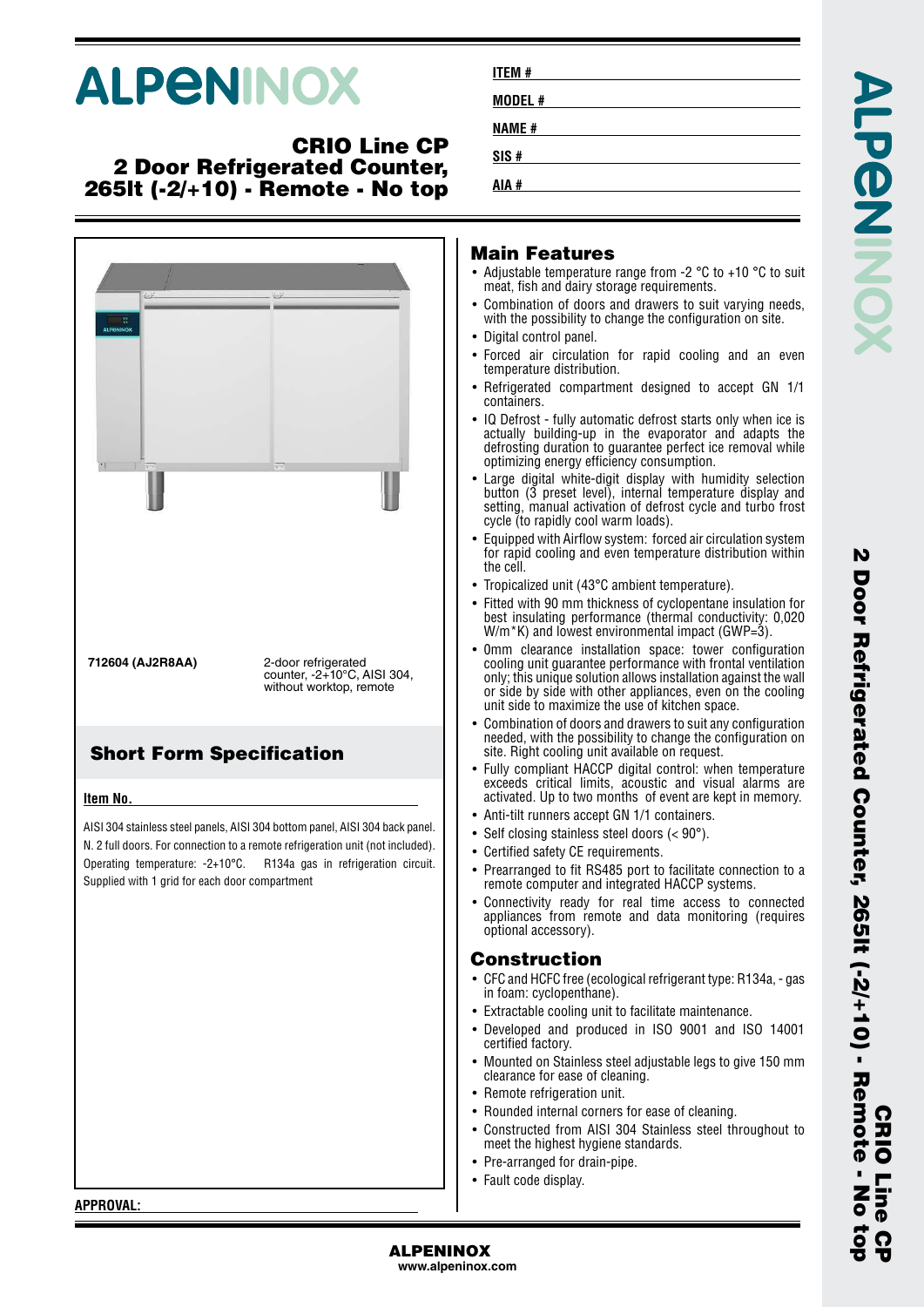# **ALPENINOX**

# **CRIO Line CP 2 Door Refrigerated Counter, 265lt (-2/+10) - Remote - No top**

- Interior base with rounded corners, pressed from a single sheet.
- Removable triple-chamber balloon magnetic gasket to improve insulation and reduce energy consumption and ease of cleaning.
- 2 compartments with 2 doors.
- Mounted on stainless steel feet to give 150 mm (-5/+50 mm) clearance for ease of cleaning the floor.
- Ease of cleaning and high hygiene standards thanks to the rounded internal corners, the easily removable runners, grids and air conveyors.
- Internal structure with 15 charging positions (3 cm pitch) available to host GN 1/1 grids, ensuring higher net capacity and a greater storage space.
- IP21 protection index.

#### **Included Accessories**

• 2 of Kit 1/1GN gray rilsan grid and 2 side PNC 881109 runners for refrigerated counters

#### **Optional Accessories**

| • Automatic defrost with waste evaporation                                                         | <b>PNC 880028</b> | ❏        |
|----------------------------------------------------------------------------------------------------|-------------------|----------|
| Remote unit, -2+10°C, for 670L refrigerated PNC 880231<br>cabinets and counters (R134a)            |                   | ר        |
| • Kit integrated HACCP for digital<br>refrigerators (IR33)                                         | PNC 880252        | ∩        |
| • 1/1GN gray rilsan grid for refrigerated<br>counters                                              | <b>PNC 881107</b> | ∩        |
| • 2 side runners for 1/1GN refrigerated<br>counters                                                | PNC 881108        | ∩        |
| • Kit 1/1GN gray rilsan grid and 2 side<br>runners for refrigerated counters                       | PNC 881109        | ∩        |
| • 1/1GN plastic container, h65mm                                                                   | PNC 881110        | ❏        |
| 1/1GN plastic container, h100mm                                                                    | PNC 881111        | ∩        |
| • 1/1GN plastic container, h150mm                                                                  | PNC 881112        | ◻        |
| • Worktop for refrigerated Crio Line CP and<br>SB counters, remote - 2 compartments                | PNC 881130        | ∩        |
| • Worktop and upstand for refrigerated Crio<br>Line CP and SB counters, remote - 2<br>compartments | PNC 881133        | ∩        |
| • 2-drawer kit refrigerated counters                                                               | <b>PNC 881179</b> | n        |
| • 3x1/3-drawer kit for refrigerated counters                                                       | PNC 881186        | <b>□</b> |
| $\bullet$ 1/3 and 2/3 bottle drawer kit for<br>refrigerated counters                               | <b>PNC 881187</b> | ◻        |
| Lock for refrigerator/freezer counters with 2 PNC 881245<br>compartments - h650mm                  |                   | ∩        |



The company reserves the right to make modifications to the products without prior notice. All information correct at time of printing.